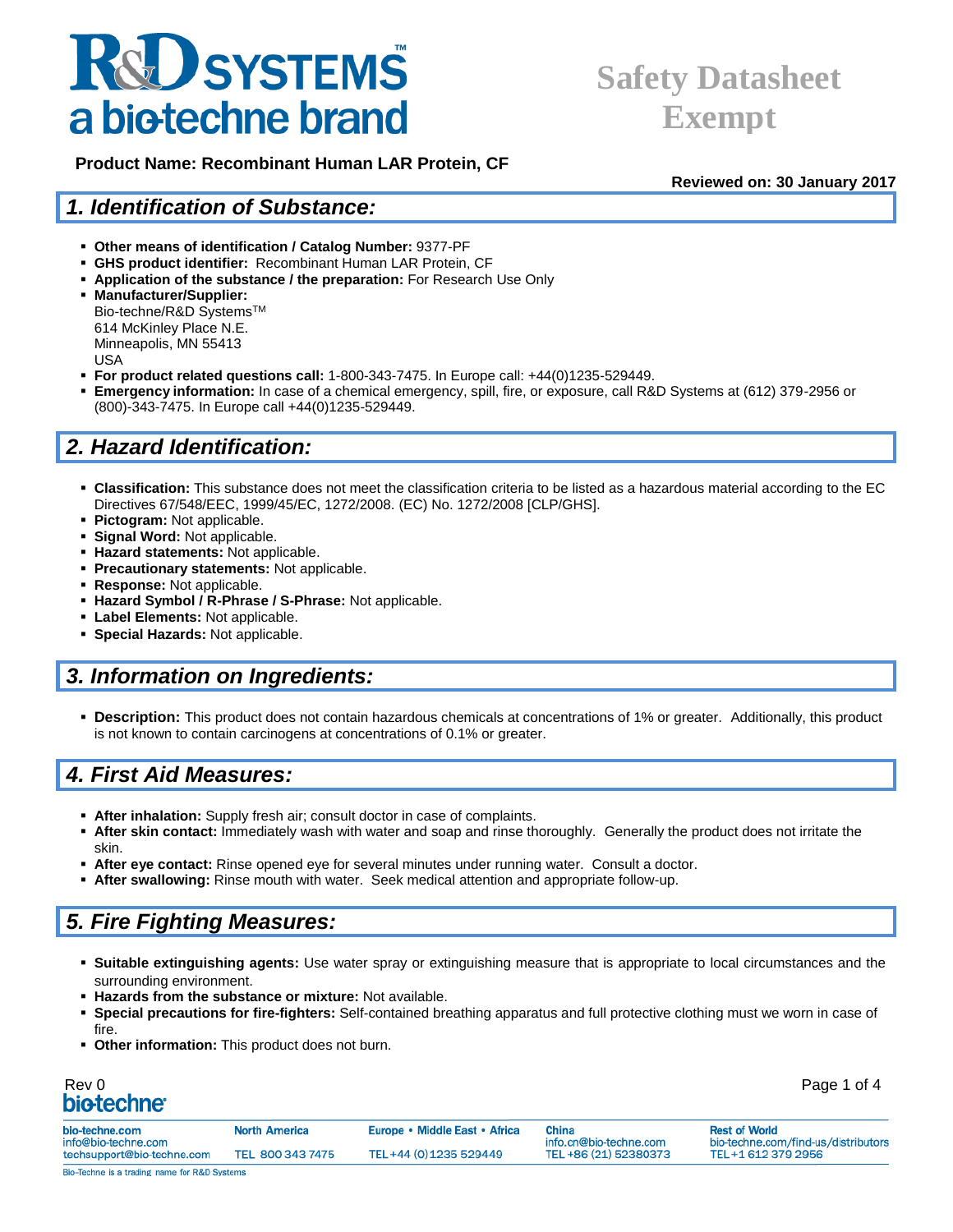# **R&D SYSTEMS** a biotechne brand

## **Safety Datasheet Exempt**

 **Product Name: Recombinant Human LAR Protein, CF**

**Reviewed on: 30 January 2017**

### *6. Accidental Release Measures:*

- **Person-related safety precautions:** Use standard laboratory practices and appropriate personal protective equipment to prevent contamination of skin, eyes and personal clothing. Avoid breathing vapors, mist or gas. Ensure adequate ventilation.
- **Measures for environmental protection:** Keep away from drains.
- **Measures for containment and cleaning:** Soak up with inert absorbent material and dispose of as per section 13. Keep in suitable, closed containers for disposal.
- **Additional information:** Not available.

### *7. Handling and Storage:*

- **Precautions for safe handling:** Avoid inhalation of vapor or mist. Avoid contact with eyes and skin. No special precautions are necessary if used appropriately.
- **Conditions for safe storage:** Store in a cool, dry place. Keep container tightly closed in a dry and well-ventilated place. Containers which are opened must be carefully resealed and kept upright to prevent leakage. Do not store in incompatible containers.

### *8. Exposure Controls and Personal Protection:*

- **Control parameters:** Not available
- **Appropriate engineering controls:** Use with adequate ventilation including local extraction. Ensure that eyewash stations and safety showers are close to the workstation location. Follow standard laboratory practices.
- **Individual protection measures:** Wash hands thoroughly after handling chemical products and before eating, smoking or using the restroom. Appropriate techniques should be used to remove potentially contaminated clothing. Wash contaminated clothing before reusing.

**Eye/face protection:** Wear approved safety goggles.

**Skin/hand protection:** Handle with protective gloves, plastic or rubber. Use proper glove removal technique (without touching glove's outer surface) to avoid skin contact with this product. Dispose of contaminated gloves after use in accordance with applicable laws and good laboratory practices. Wash and dry hands.

**Body protection**: Wear suitable protective clothing as protection against splashing or contamination.

**Other skin protection:** Appropriate footwear and any additional skin protection measures should be selected based on the task being performed and the risks involved.

**Respiratory protection:** In case of inadequate ventilation, use a suitable respirator. If the respirator is the sole means of protection, use a full-face supplied air respirator. Use respirators and components tested and approved under appropriate government standards such as NIOSH (US) or CEN (EU).

### *9. Physical and Chemical Properties:*

| <b>- Appearance:</b> Lyophilized white powder or clear liquid. | • Upper/lower flammability or explosive limits: Not available. |
|----------------------------------------------------------------|----------------------------------------------------------------|
| • Odor: Little to none.                                        | • Vapor pressure/density: Not available.                       |
| • Odor threshold: Not available.                               | • Relative Density: Not available.                             |
| • pH: Not available.                                           | • Solubility in/Miscibility with Water: Not available.         |
| • Melting point/freezing point: Not available.                 | • Partition coefficient: noctanol/water: Not available         |
| • Boiling point/Boiling range: Not available.                  | • Auto igniting: Product is not self igniting.                 |
| • Flash point: Not available.                                  | • Decomposition temperature: Not available.                    |

## Rev 0 Page 2 of 4

| bio-techne.com<br>info@bio-techne.com        | <b>North America</b> | Europe • Middle East • Africa | China<br>info.cn@bio-techne.com | <b>Rest of World</b><br>bio-techne.com/find-us/distributors |
|----------------------------------------------|----------------------|-------------------------------|---------------------------------|-------------------------------------------------------------|
| techsupport@bio-techne.com                   | TEL 800 343 7475     | TEL+44 (0) 1235 529449        | TEL +86 (21) 52380373           | TEL+1 612 379 2956                                          |
| Bio-Techne is a trading name for R&D Systems |                      |                               |                                 |                                                             |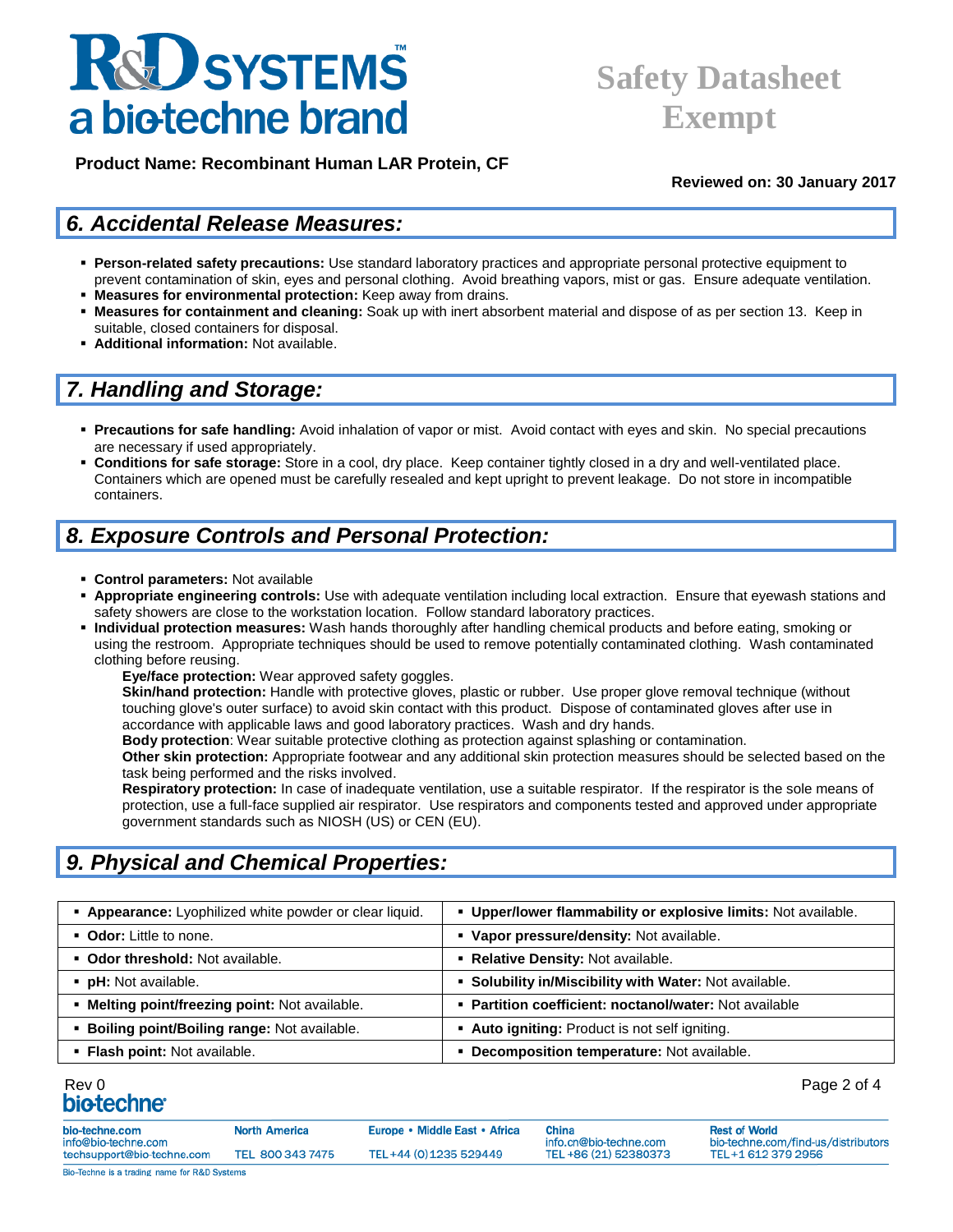# **K&D SYSTEMS** a biotechne brand

## **Safety Datasheet Exempt**

**Reviewed on: 30 January 2017**

#### **Product Name: Recombinant Human LAR Protein, CF**

| <b>Evaporation rate: Not available.</b> | Viscosity: Not available. |
|-----------------------------------------|---------------------------|
| • Flammability: Not available.          |                           |

### *10. Stability and Reactivity:*

- **Reactivity:** Stable under recommended transport and storage conditions.
- **Chemical Stability:** Stable under recommended storage and handling temperatures.
- **Possible hazardous reactions:** Hazardous reactions will not occur under normal transport or storage conditions.
- **Incompatible materials to be avoided:** Heat and moisture.
- **Incompatible materials:** Strong acids/alkalis, strong oxidizing/reducing agents.
- **Hazardous decomposition products:** In combustion may emit toxic fumes. No known decomposition information.

### *11. Toxicological Information:*

- **Acute toxicity:** Not available.
- **Skin corrosion/irritation:** Not available.
- **Serious eye damage/irritation:** Not available.
- **Respiratory or skin sensitization:** Not available.
- **Germ cell mutagenicity:** Not available.
- **Carcinogenicity:** IARC: Not available.
- **Reproductive toxicity:** Not available.
- **Specific target organ toxicity (STOT):** Not available.
- **Specific target organ toxicity (STOT) - repeated exposure:** Not available.
- **Aspiration hazard:** Not available.
- **Information on likely routes of exposure:** Routes of entry anticipated; oral, dermal, inhalation.
- **Symptoms related to the physical, chemical and toxicological characteristics:**

**Inhalation:** Not available. **Ingestion:** Not available. **Skin contact:** Not available. **Eye contact:** Not available.

- **Delayed and immediate effects and also chronic effects from short and long term exposure: Short term exposure / Potential immediate effects:** Not available.
	- **Potential delayed effects:** Not available.
	- **Long term (chronic) exposure: Potential immediate effects:** Not available.
- **Potential delayed effects:** Not available.
- **Numerical measures of toxicity:** Not available.
- **Other Information:** Not available.

### *12. Ecological Information:*

- **Ecotoxicity:** Not available.
- **Biodegradability: Not available.**
- **Bioaccumulative potential:** Not available.
- **Mobility in soil:** Not available.
- **Other adverse effects:** Not available.

### *13. Disposal Considerations:*

**Disposal methods:** Dispose of waste in accordance to applicable national, regional, or local regulations.

| Rev 0            | Page 3 of 4 |
|------------------|-------------|
| <b>biotechne</b> |             |

| Page 3 o |  |
|----------|--|
|          |  |

| bio-techne.com<br>info@bio-techne.com        | <b>North America</b> | Europe • Middle East • Africa | <b>China</b><br>info.cn@bio-techne.com | <b>Rest of World</b><br>bio-techne.com/find-us/distributors |
|----------------------------------------------|----------------------|-------------------------------|----------------------------------------|-------------------------------------------------------------|
| techsupport@bio-techne.com                   | TEL 800 343 7475     | TEL+44 (0) 1235 529449        | TEL +86 (21) 52380373                  | TEL+1 612 379 2956                                          |
| Bio-Techne is a trading name for R&D Systems |                      |                               |                                        |                                                             |